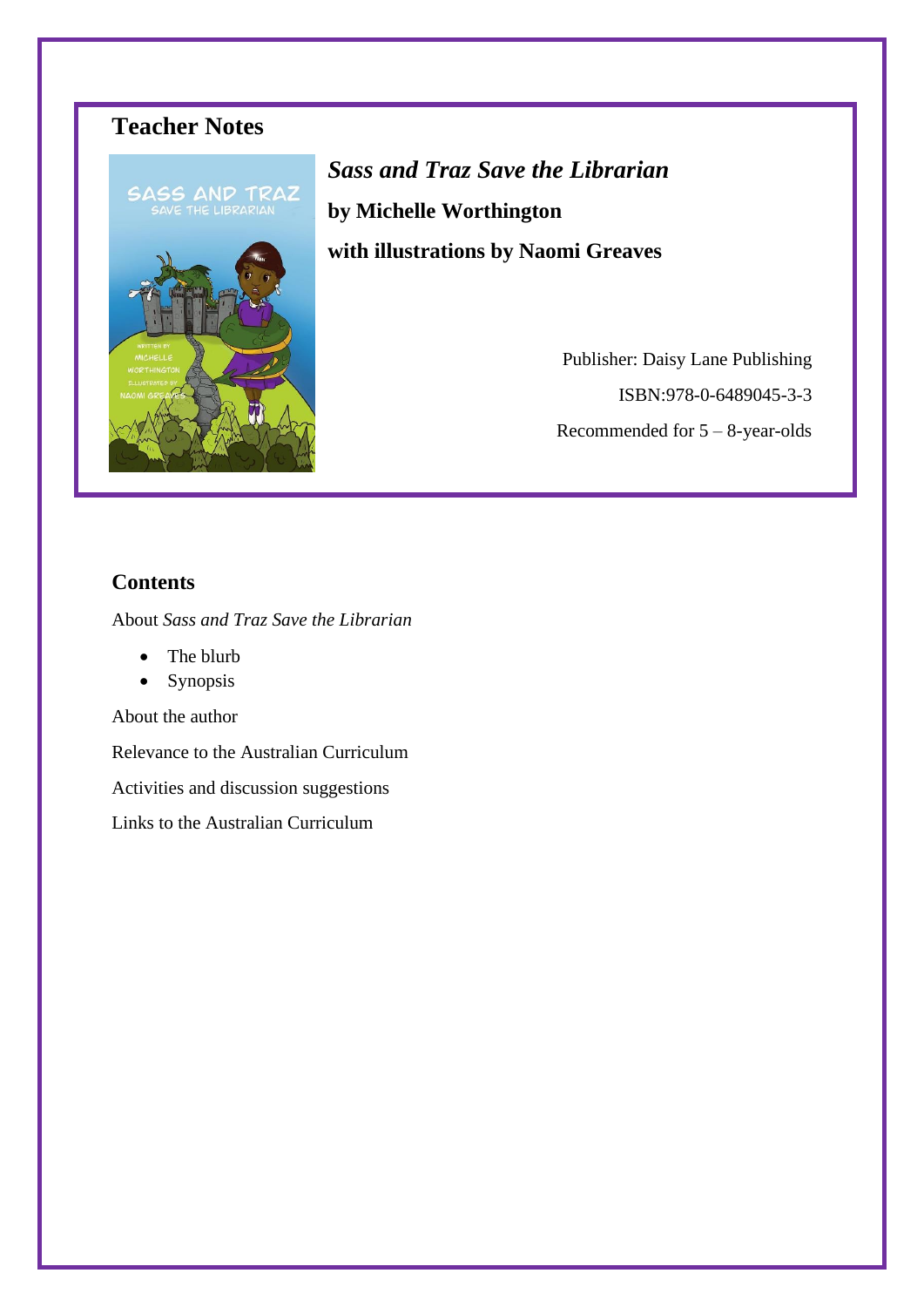### **About** *Sass and Traz Save the Librarian*

In *Sass and Traz Save the Librarian*, our two heroes are back in another adventure. After saving the library from being demolished in the first of the series *Sass and Traz Save the Library*, now they must use their knowledge, intuition, problem solving skills and courage to save their friend the librarian who has gone missing.

*Sass and Traz Save the Librarian* is a stereotype-busting celebration of friendship, books, knowledge and story. It encourages children to use their imaginations as they interact with and create their own versions of familiar stories. At the same time, they are encouraged to understand that stories are told for different purposes by different authors and that stories, even histories, may differ according to who is doing the telling.

## **The blurb**

Sassafras and Alcatraz are twins who couldn't be more different, except for the fact that they love their local librarian Ms Burns.

When she goes missing, they must do everything in their power to save her, even travelling back in time.

## **Synopsis**

Sass and Traz are twins who share 'the same-coloured green eyes and golden hair, but on the inside, apart from an annoying ability to speak at the same time, they hardly agreed on anything … (but) there was one thing they did agree on. Ms Burns was the most wonderful friend that anyone could wish for'.  $(p 11-12)$ 

While their mother is coaching their big brother's football team on the weekend, they spend time in the library, which overlooks the oval. Ms Burns, the librarian and their mother's best friend, keeps an eye on them.

One Saturday when Sass and Traz arrive, the library is eerily quiet. Ms Burns is nowhere to be found. Traz finds an open book lying on the library floor. It is *The legend of King Arthur and the Knights of the Round Table.* The children remember how much Ms Burns had liked Sir Lancelot when King Arthur and the knights had come to life when they were trying to save the library. And when they see Tea, Ms Burns's pet T-Rex that had also come to life, they know something really is wrong. Ms Burns would never leave Tea.

The children realise that, instead of Sir Lancelot coming to life out of the pages of the book, this time Ms Burns has been sucked into the book. Soon they are sucked in too on an adventure to save their friend.

With a pop and a flash of light, they find they have travelled back in time to King Arthur's library in Camelot. When they inform the king that the librarian is missing, King Arthur tells them that one of his knights is missing too — Lancelot.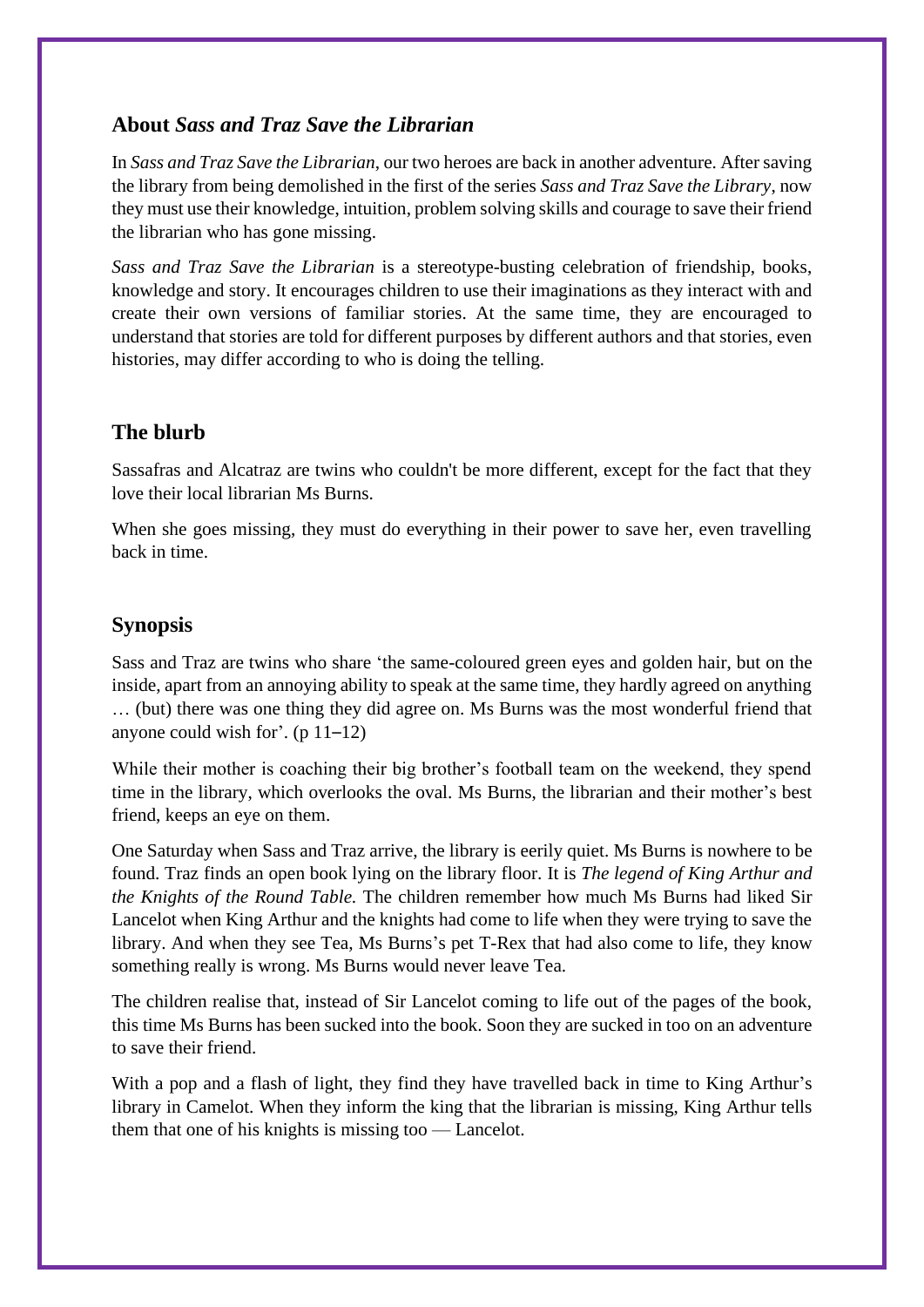As they endeavour to solve the mystery of the missing librarian and bring their friend back home, they encounter many other things familiar from fantasy books, including characters, fantastic creatures and magic.

First, they meet Queen Guinevere who is definitely not happy at the thought that *her* Lancelot may be missing with the librarian. When she orders the knights to imprison them with 'the others', they are aided and rescued by a wizard named Merlin and a dragon called Daisy, neither of whom are quite like those they know from books.

While their entire adventure takes place in the past, time stands still in the current world, and they return home at the same moment they left.

### **About the author**

Michelle Worthington is an international award-winning author having published 20 children's books. Two-time winner of the International Book Award and finalist in the USA Best Book Awards. Michelle also received a Gellett Burgess Award and a Silver Moonbeam Award for her contributions to celebrating diversity in literature. She is also an awardwinning Screen Writer, loves coffee and camping and is a real-life book fairy.

Find out more about Michelle from her website: [https://www.michelleworthington.com/.](https://www.michelleworthington.com/)

### **Relevance to the Australian Curriculum**

*Sass and Traz Save the Librarian* is a useful resource for teaching in the Literature and Literacy strands of the English Curriculum Years 2 and 3. It is great for reading aloud or used as a set class text.

It can be used as a springboard for developing skills in listening, speaking, reading, writing and creating as children listen to and engage with the text for enjoyment.

Extension suggestions provide ways of linking the story with other curriculum areas including HASS, Science and the General Capabilities.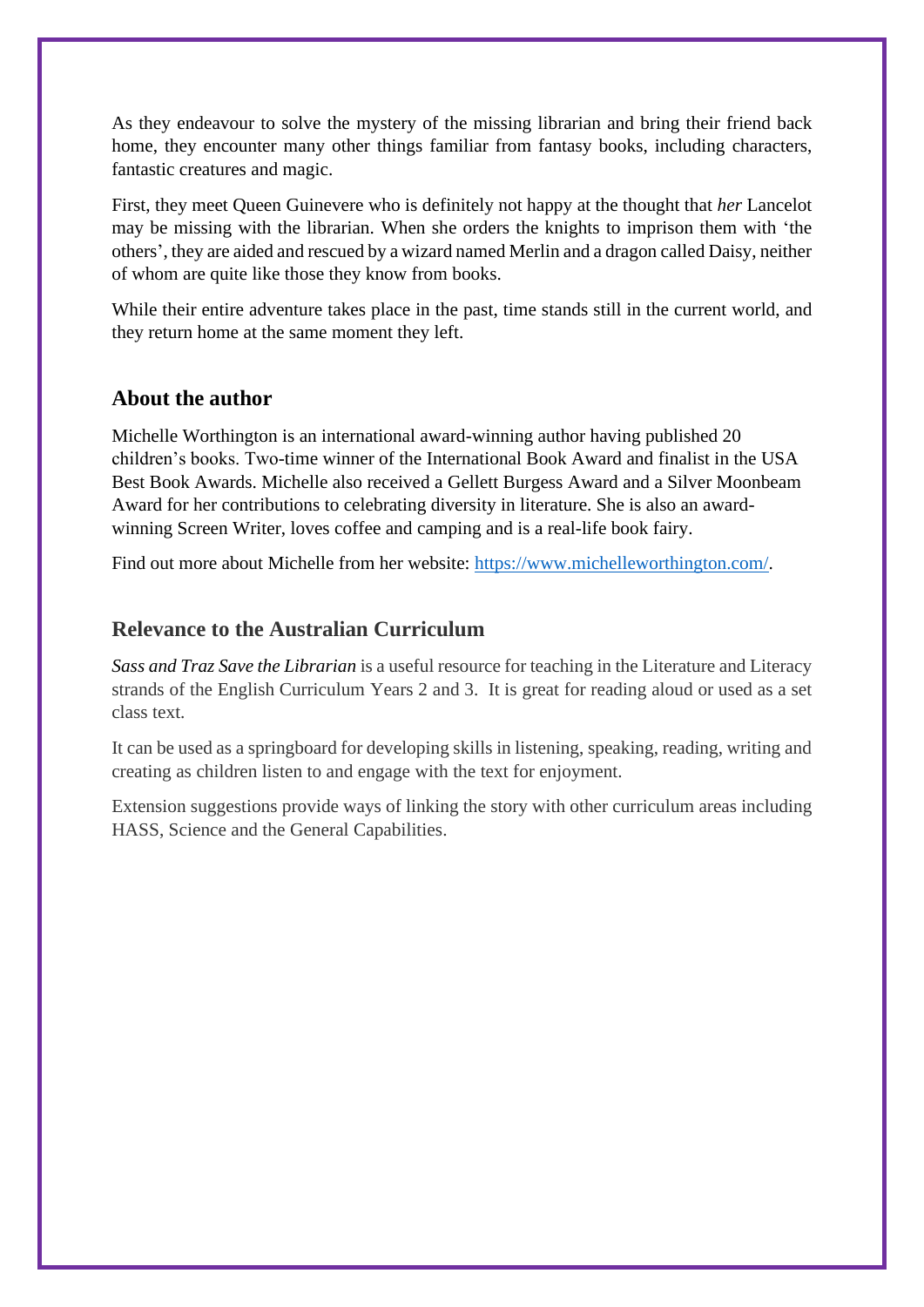### **Activities and discussions**

### **Myths and Legends**

Myths and legends are not the same. What do the children know about myths and legends?

List myths and legends they know. Compare them. How are they similar? How do they differ?

In *Sass and Traz Save the Librarian*, Queen Guinevere asks Sass and Traz if they know the difference.

Traz says, '*A myth is a story almost all told with symbols and metaphors. It's a story that might only be a little bit true*." (Page 31)

Traz says, '*Legends are different because they are about people. The adventures of the person might be told over and over again, with extra detail added or exaggerated*.' (Page 32)

Do the children agree with Traz's definitions?

The book that Queen Guinevere read from was a 'handwritten diary'. How does a handwritten diary differ from a printed book? What does it tell you about the story the queen was reading?

Write your own myths and legends.

### **Time Travel**

In *Sass and Traz Save the Librarian*, Sass and Traz travel back in time to King Arthur's Camelot. Time Travel is a feature of many stories. List stories in which involve time travel.

If you could, what time in history would you travel back to and why?

### **Nicknames**

Sass and Traz are nicknames. They are shortened versions of longer names.

Discuss the children's names. How many of them are shortened (or lengthened) to create nicknames? Discuss reasons for using nicknames.

#### **Character descriptions**

Write character descriptions for each of the main characters:

Sass (see page 11 for starting ideas)

Traz (see page 11 for starting ideas)

King Arthur (see page 23 for starting ideas)

Queen Guinevere (see page 27 for starting ideas)

Merlin (see page 43 for starting ideas)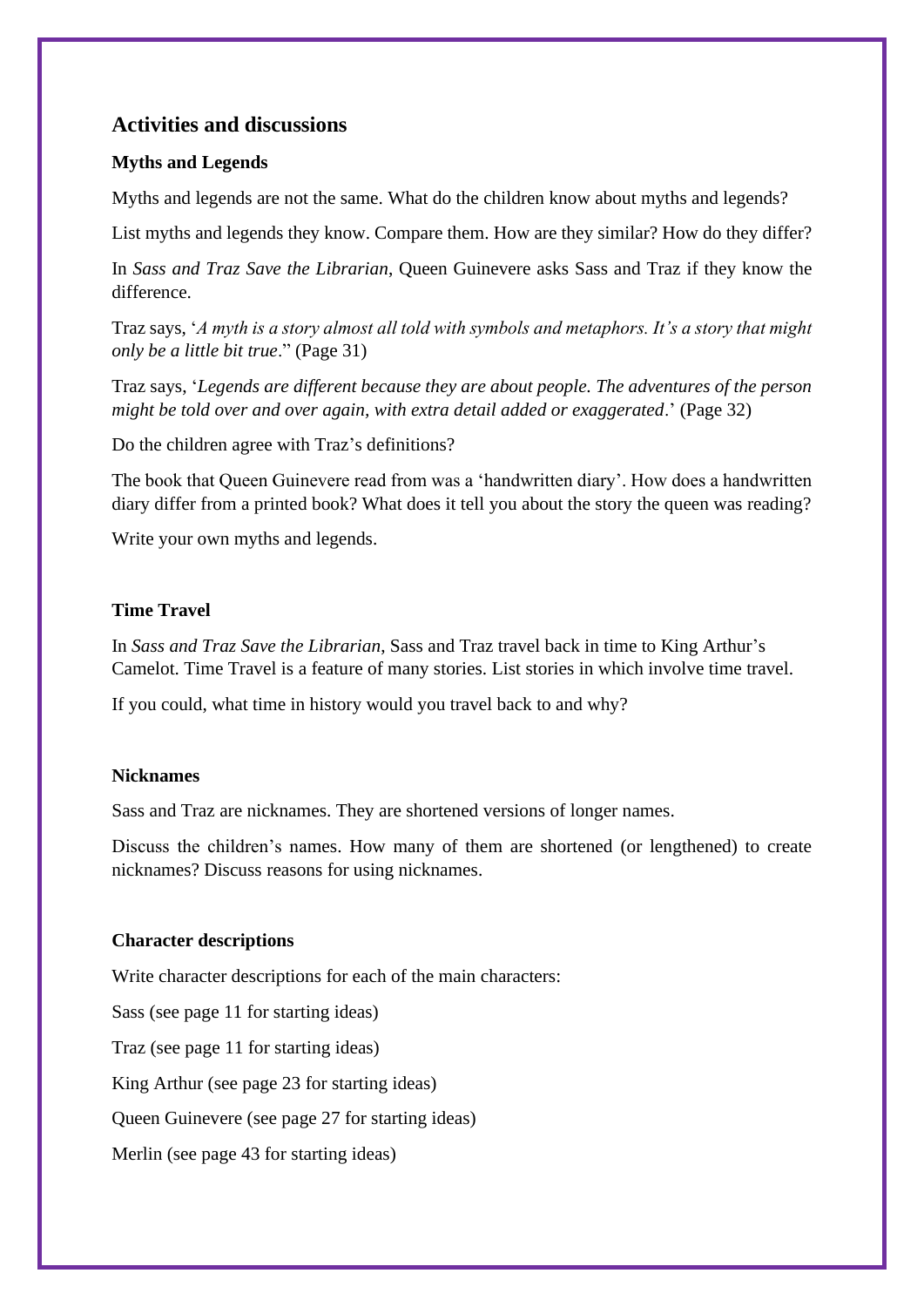Daisy (see page 43 for starting ideas)

Compare Sass and Traz. They are twins. How are they alike? How are they different? What twins do you know? How are they alike? How are they different?

#### **Goals, achievements and stereotypes**

What did Queen Guinevere really what to be? (Page 36) How did she feel when she couldn't be a knight? What did she decide to do? Finish the sentence, 'Instead of using her knowledge for good, she would …' What would you like to be? Is there anything stopping you? How can you change that? Discuss how these characterisations bust stereotypes: Merlin is a girl. (Page 42) Daisy the dragon 'wouldn't hurt a fly'. (Page 44)

#### **Who is helping who?** (Page 52)

Why did Ms Burns say she went to Camelot? Why did the children go to Camelot? What did Lancelot think he was doing? Why didn't the merry maidens want to stay in Camelot?

#### **What comes next?**

Lancelot asks if anyone can smell smoke? (Page 76)

What do you think he might be smelling?

*Cleo, the twins mother asks if she smells smoke and 'A thick white mist was rising, clouding the outside of the library windows. The floor beneath their feet felt warm. Every now and then, it rumbled.*' (Page 80)

What do you think it might be?

What happens next? Write the first chapter of the next adventure.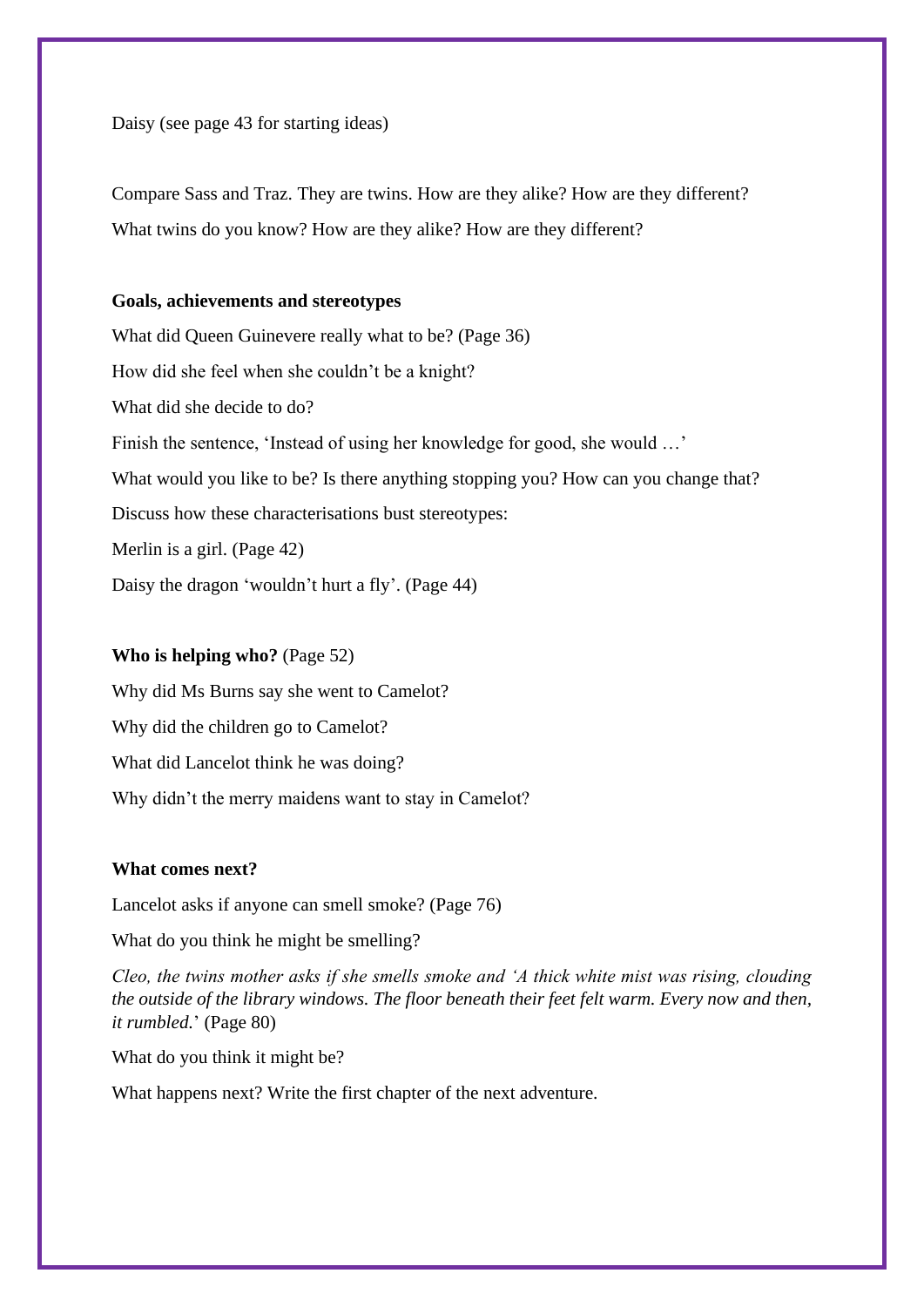#### **Quotes about books, learning and life**

These are suitable for discussion or for presenting on posters or bookmarks.

Queen Guinevere: '*Books hold the answer to everything*.' (Page 34)

Merlin: '*What she (Queen Guinevere) doesn't understand is that even though books can be important tools for knowledge, the real magic is when they inspire you to seek the truth for yourself.'* (Page 46)

Merlin: '*The story, the picture, and the song are totally different from one another because they are written by different people. Sometimes they're not wrong, or right, just different. History books are different. They are written by the winner*.' (Page 47)

Merlin: '*Knowledge by itself isn't dangerous. It is how people use that knowledge*.' (Page 47)

What Queen Guinevere learned from fairy tales: '*Life is difficult, bad things happen to good people and the people who love you don't always love you back. The only person you can rely on is yourself.*' (Page 67)

Traz: '*In our world, the good guys aren't always courageous and true. The bad guys don't have pointy horns or black hats so you can tell who they are, and you can't always defeat them and save the day.*' (Page 68)

Sass: '*You can be powerful without being mean*.' (Page 70)

### **Figurative language**

The author has used many similes and metaphors throughout the book. Discuss some of them and how they are used to enhance meaning. Write some of your own.

Examples:

#### **Similes**

P 10 the library smelt like vanilla ice cream, wild flowers and sugar-coated almonds

P 23 as sharp as a butter knife

P 23 the heavy red cloak that hung from his shoulders made him look like a walking circus tent

P 24 bumping into each other like windchimes

P27 looked like it would drip blood when she moved

P 31 Traz felt like he was in the tractor beam of an alien spaceship

P 55 fell backwards like bowling pins

P 70 bristled like a cranky cat

P 76 like streams of melted chocolate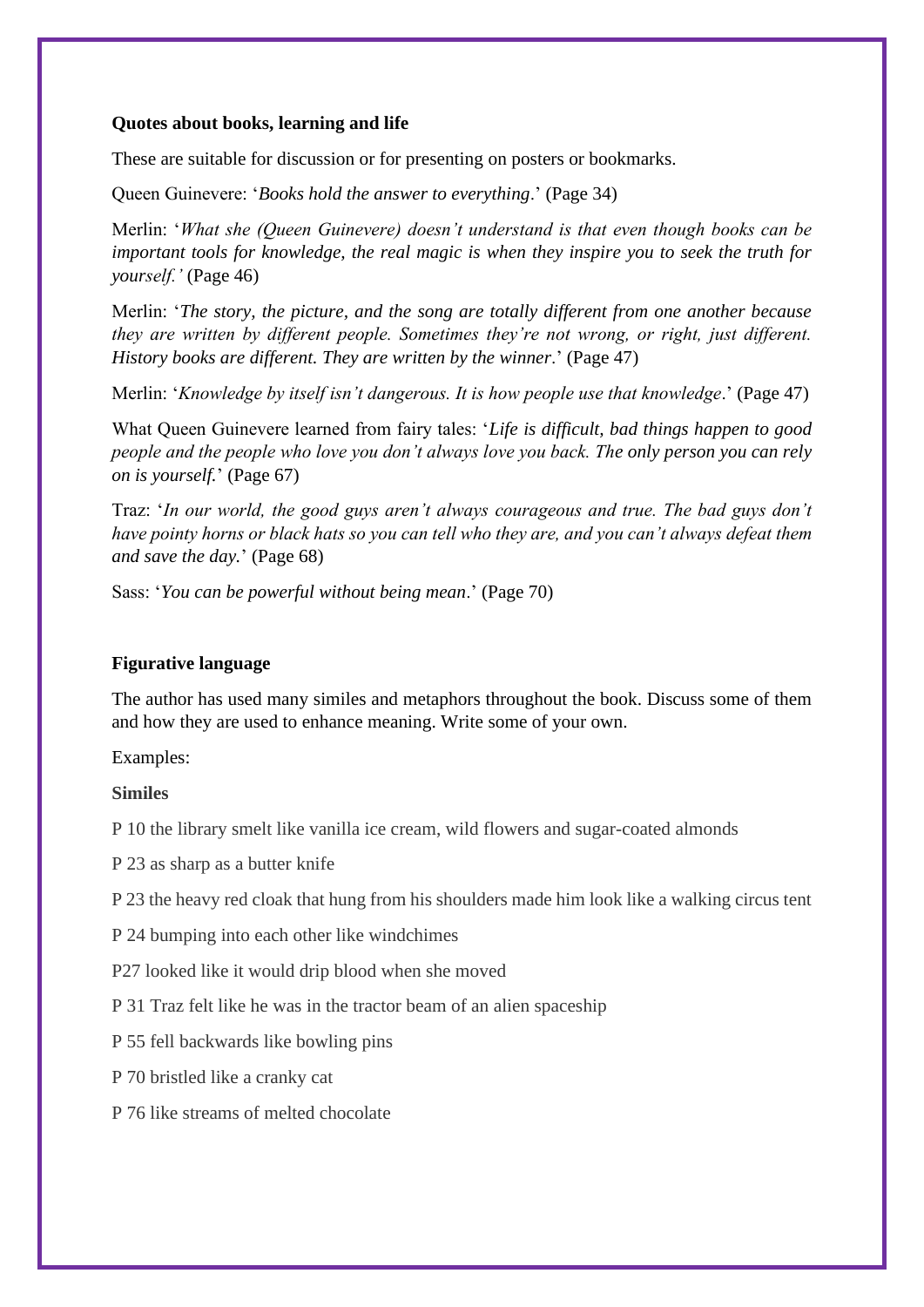### **Metaphors**

P 33 the grace of a flamenco dancer

P 60 The blazing sun was about to explode. (in reference to an angry Guinevere)

#### **Vocabulary development**

Some words may need to be explained or children can be encouraged to look them up, for example:

- P 34 lodestone
- P 35 chivalry
- P 51 ricocheted
- P 51 hand churned butter
- P 54 iridescent
- P 57 minions
- P 65 translucent

Why did Queen Guinevere refer to Traz's wheelchair as a metal chariot? (Page 36)

### **History / Critical thinking**

*'It made him (Traz) think about what he had learned from books and taken it as truth and whether any other history books might have got some details wrong.'* (Page 44)

Merlin: '*The story, the picture, and the song are totally different from one another because they are written by different people. Sometimes they're not wrong, or right, just different. History books are different. They are written by the winner*.' (Page 47)

Discuss the quotes. Read different versions of history. (We have some different versions of history even in Australia.) Discuss how history may differ according to the viewpoint of the author.

Discuss that an author's purpose and viewpoint influence the way information is presented or a story is told. Encourage children to interrogate what they read for an author's viewpoint, purpose and position.

List any discrepancies children may notice in viewpoints between stories, including histories.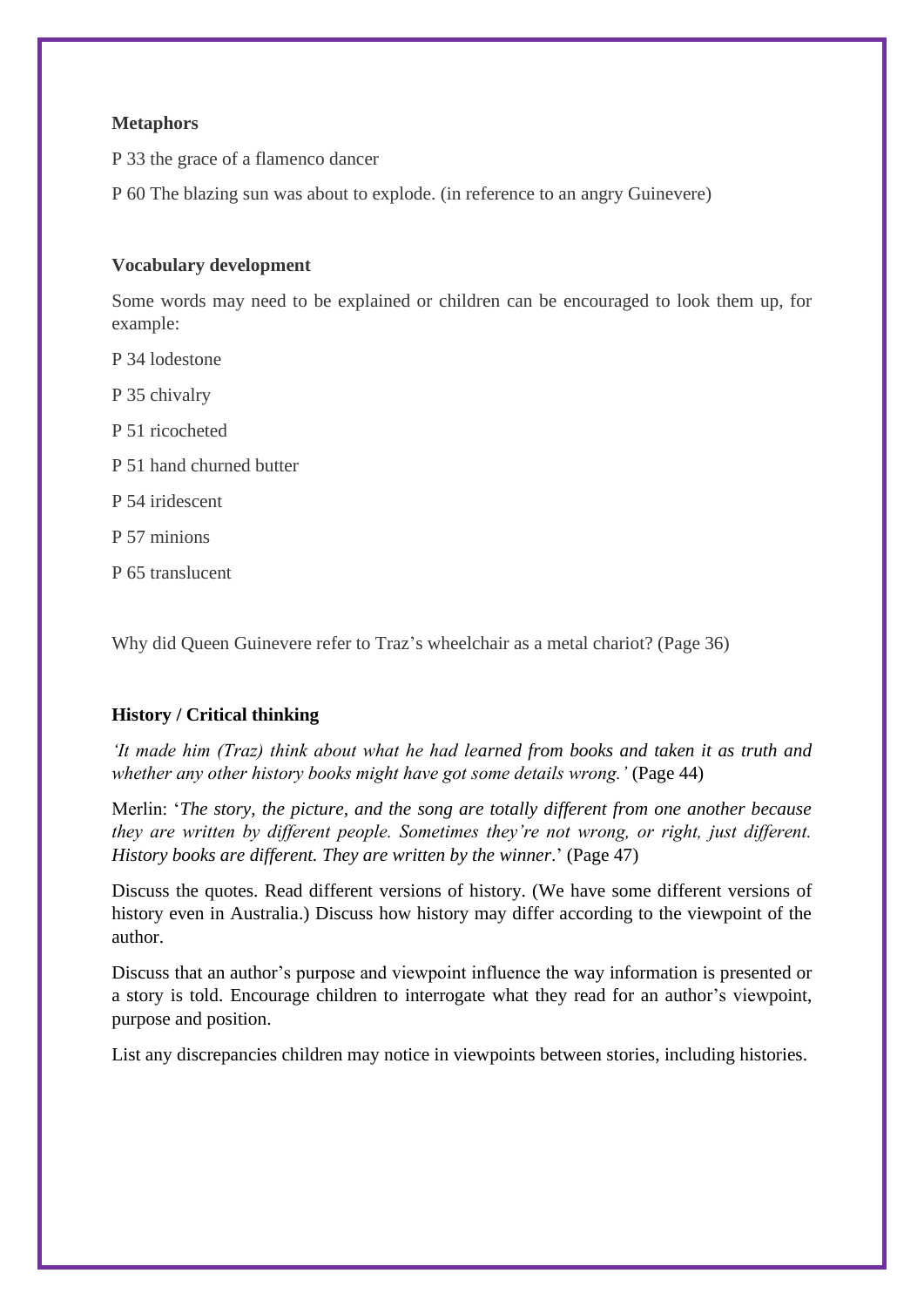### **Science**

### **Physical sciences**

Magnets, pushes and pulls

Traz: '*A magnet doesn't just push things away. It can attract*.' (Page 48) Investigate pushes and pulls.

### **Biological sciences**

Features of living things '*glow worms lit up the cave roof'* (Page 51) Investigate glow worms and what makes them glow.

Why did the queen refer to Tea as a dragon? (Page 36) What is Tea? (T-Rex) What are the similarities and differences between a dinosaur (T-Rex) and a dragon?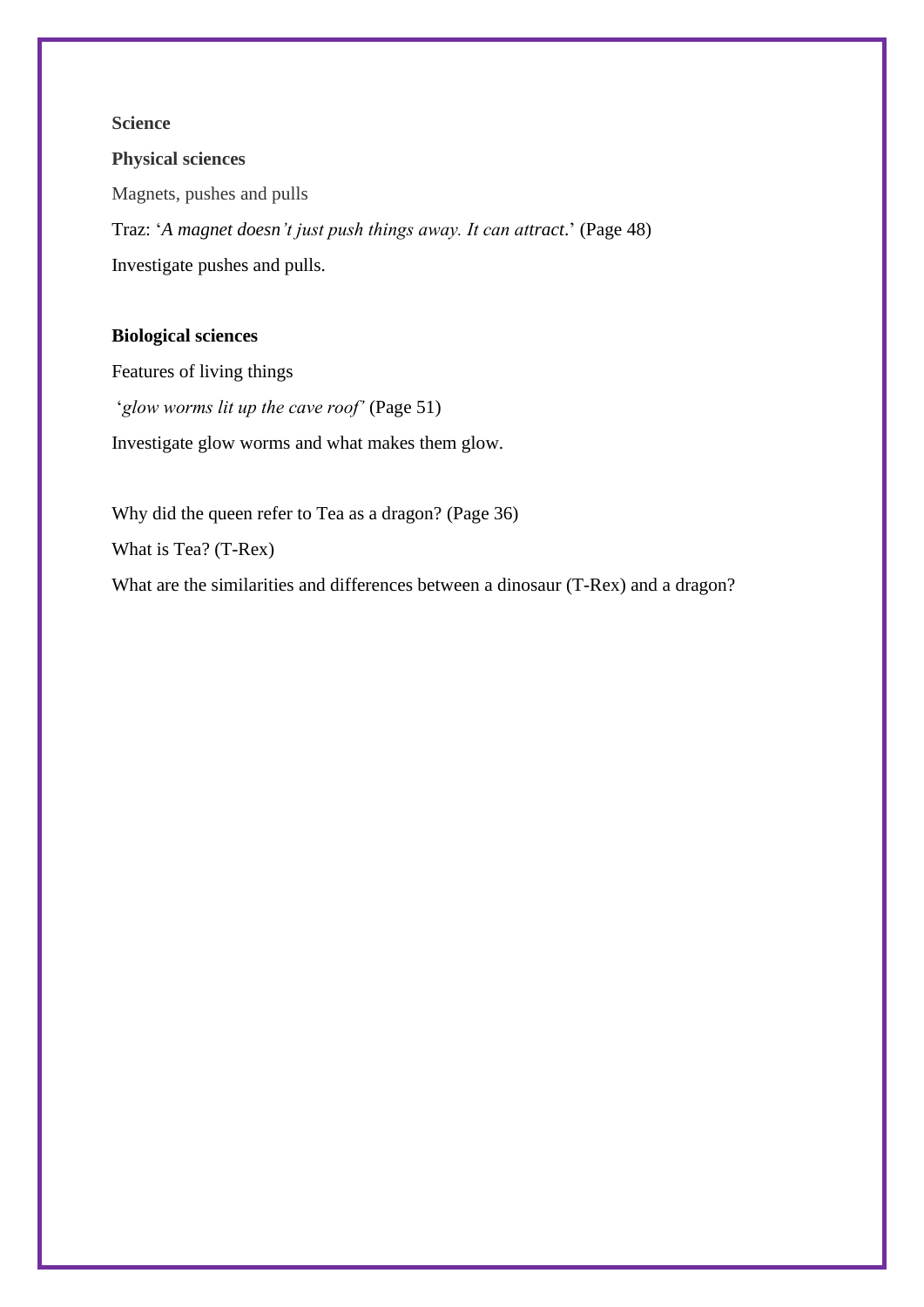# **Links to the Australian Curriculum**

## **English**

# **Literature Strand**

## **Literature and context**

|  | Year 2   • Discuss how depictions of characters in print, sound and images reflect the<br>contexts in which they were created (ACELT1587)                            |
|--|----------------------------------------------------------------------------------------------------------------------------------------------------------------------|
|  | <b>Year 3</b> $\bullet$ Discuss texts in which characters, events and settings are portrayed in<br>different ways, and speculate on the authors' reasons (ACELT1594) |

## **Responding to literature**

| <b>Year 2</b> |           | Compare opinions about characters, events and settings in and between<br>texts (ACELT1589)                            |
|---------------|-----------|-----------------------------------------------------------------------------------------------------------------------|
| Year 3        | $\bullet$ | Draw connections between personal experiences and the worlds of texts, and<br>share responses with others (ACELT1596) |
|               |           | Develop criteria for establishing personal preferences for literature<br>(ACELT1598)                                  |

## **Examining literature**

| Year 2 | Discuss the characters and settings of different texts and explore how<br>language is used to present these features in different ways (ACELT1591)                                                                                                                                                                                                                  |
|--------|---------------------------------------------------------------------------------------------------------------------------------------------------------------------------------------------------------------------------------------------------------------------------------------------------------------------------------------------------------------------|
| Year 3 | Discuss how language is used to describe the settings in texts, and explore<br>how the settings shape the events and influence the mood of the narrative<br>(ACELT1599)<br>Discuss the nature and effects of some language devices used to enhance<br>meaning and shape the reader's reaction, including rhythm and<br>onomatopoeia in poetry and prose (ACELT1600) |

## **Creating literature**

| Year 2 | • Create events and characters using different media that develop key events<br>and characters from literary texts (ACELT1593)                                                                 |
|--------|------------------------------------------------------------------------------------------------------------------------------------------------------------------------------------------------|
| Year 3 | • Create imaginative texts based on characters, settings and events from<br>students' own and other cultures using visual features, for example<br>perspective, distance and angle (ACELT1601) |

# **Literacy Strand**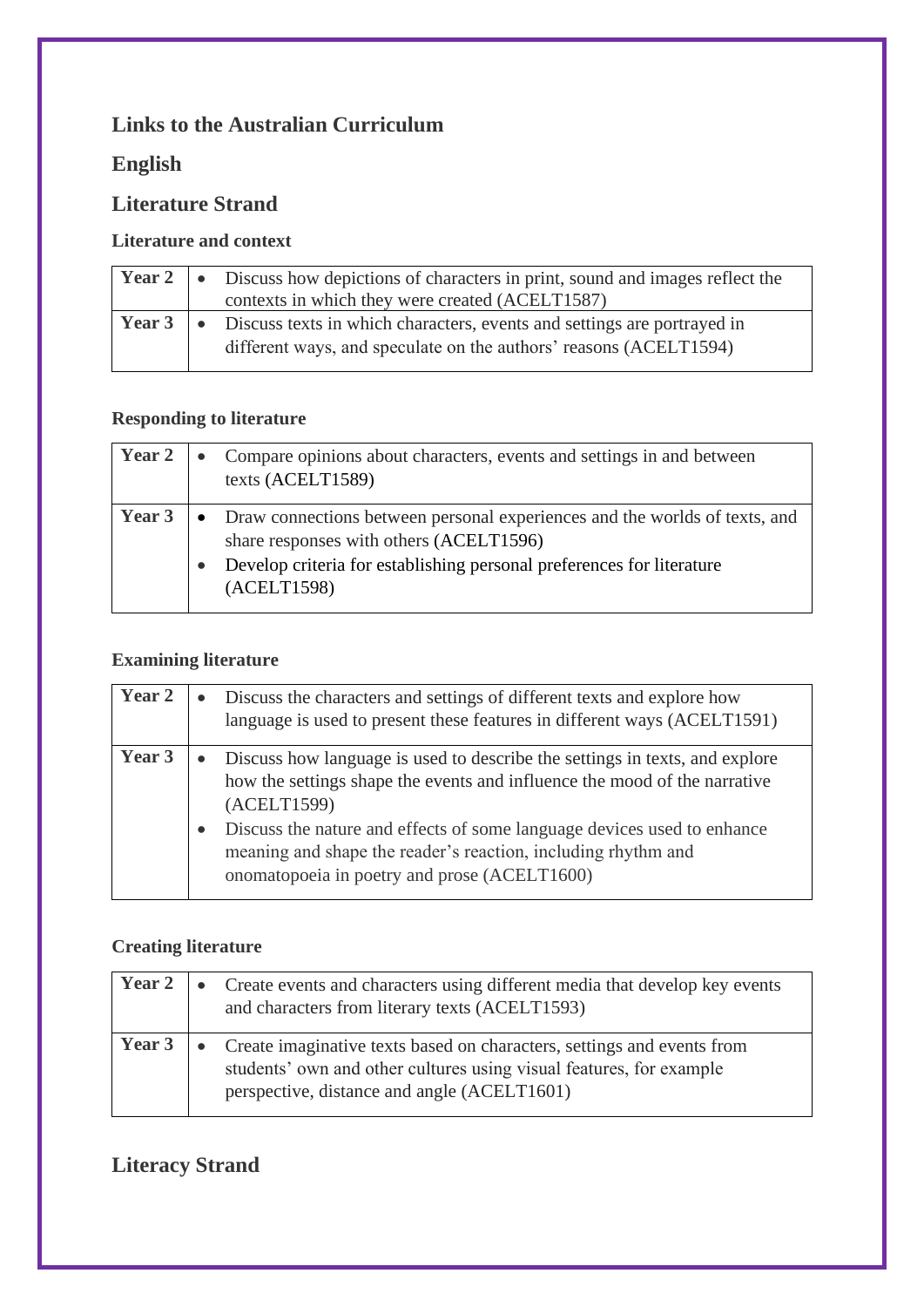### **Texts in context**

|  | <b>Year 3</b> • Identify the point of view in a text and suggest alternative points of view |
|--|---------------------------------------------------------------------------------------------|
|  | (ACELY1675)                                                                                 |

## **Interacting with others**

| Year 3 | Listen to and contribute to conversations and discussions to share            |
|--------|-------------------------------------------------------------------------------|
|        | information and ideas and negotiate in collaborative situations               |
|        | (ACELY1676)                                                                   |
|        | Use interaction skills, including active listening behaviours and communicate |
|        | in a clear, coherent manner using a variety of everyday and learned           |
|        | vocabulary and appropriate tone, pace, pitch and volume (ACELY1792)           |
|        |                                                                               |

## **Interpreting, analysing, evaluating**

|  | <b>Year 3</b> $\bullet$ Use comprehension strategies to build literal and inferred meaning and begin |
|--|------------------------------------------------------------------------------------------------------|
|  | to evaluate texts by drawing on a growing knowledge of context, text                                 |
|  | structures and language features (ACELY1680)                                                         |

## **Creating texts**

| Year 3 | • Plan, draft and publish imaginative, informative and persuasive texts      |
|--------|------------------------------------------------------------------------------|
|        | demonstrating increasing control over text structures and language features  |
|        | and selecting print, and multimodal elements appropriate to the audience and |
|        | purpose (ACELY1682)                                                          |

## **Science**

## **Science Understanding**

## **Biological sciences**

|  | <b>Year 2</b> $\bullet$ Living things grow, change and have offspring similar to themselves<br>(ACSSU030)                                              |
|--|--------------------------------------------------------------------------------------------------------------------------------------------------------|
|  | <b>Year 3</b> $\bullet$ Living things can be grouped on the basis of observable features and can be<br>distinguished from non-living things (ACSSU044) |

## **Physical sciences**

|  |  | <b>Year 2</b> $\bullet$ A push or a pull affects how an object moves or changes shape (ACSSU033) |
|--|--|--------------------------------------------------------------------------------------------------|
|--|--|--------------------------------------------------------------------------------------------------|